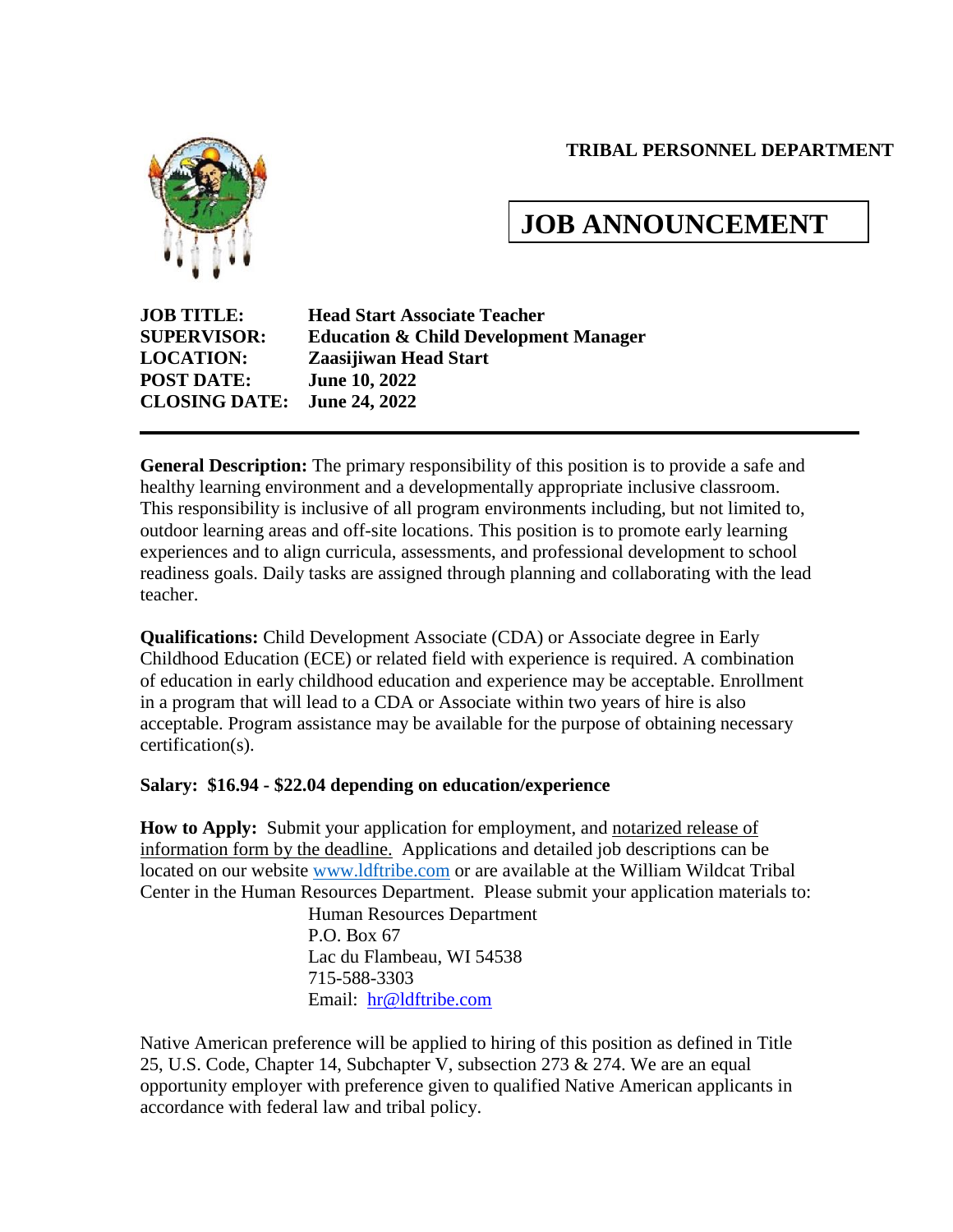#### **Zaasijiwan Head Start Lac du Flambeau Band of Lake Superior Chippewa Indians Exempt Position Description**

#### **A. TITLE OF POSITION: Head Start Associate Teacher (3-5 Year-old)**

- **B. DEPARTMENT:** Zaasijiwan Head Start Program
- **C. SUPERVISOR'S TITLE:** Education & Child Development Manager
- **D. DESCRIPTION OF DUTIES:** This position is supervised by the Education & Child Development Manager, with daily tasks assigned by planning/collaborating with the lead teacher, and is responsible for providing a safe and healthy learning environment and a developmentally appropriate inclusive classroom. This responsibility is inclusive of all program environments including, but not limited to, outdoor learning areas and off-site locations. This position is to promote early learning experiences in accordance with the Head Start Early Learning Outcomes Framework and to align curricula, assessments, and professional development to school readiness goals. Specific responsibilities include, but are not limited to the following and may be subject to change depending on program needs and teaching assignments:
	- 1. Actively supervise and monitor the activity of all children in the classroom and other environments ensuring that no child is left unsupervised and classroom ratios are maintained.
	- 2. Implement positive strategies to support the well-being of all children served by the program and address challenging behavior.
	- 3. Refrain from engaging in any activity that could be construed as inappropriate, negative, or harmful to children, including, but not limited to, the use of corporal punishment, isolation, any form of verbal/emotional/physical abuse, withholding or rewarding with food or physical activity, and use of language that could be considered profane, sarcastic, threatening, or derogatory with regard to the child and/or family.
	- 4. Ensure strict confidentiality is maintained regarding children, families, staff, and community.
	- 5. Assist Lead Teacher to plan and implement classroom activities for a class of up to 20 children, including: daily lesson plans, developmentally appropriate instruction that improves the school readiness of children by developing their knowledge and skills in the following domains: approaches to learning, social and emotional development, language and literacy, cognition, and perceptual, motor and physical development.
	- 6. Adapt curriculum and teaching method as necessary for children with special needs.
	- 7. Individualize one-to-one and group activities to reflect the unique needs and strengths of all children in the classroom.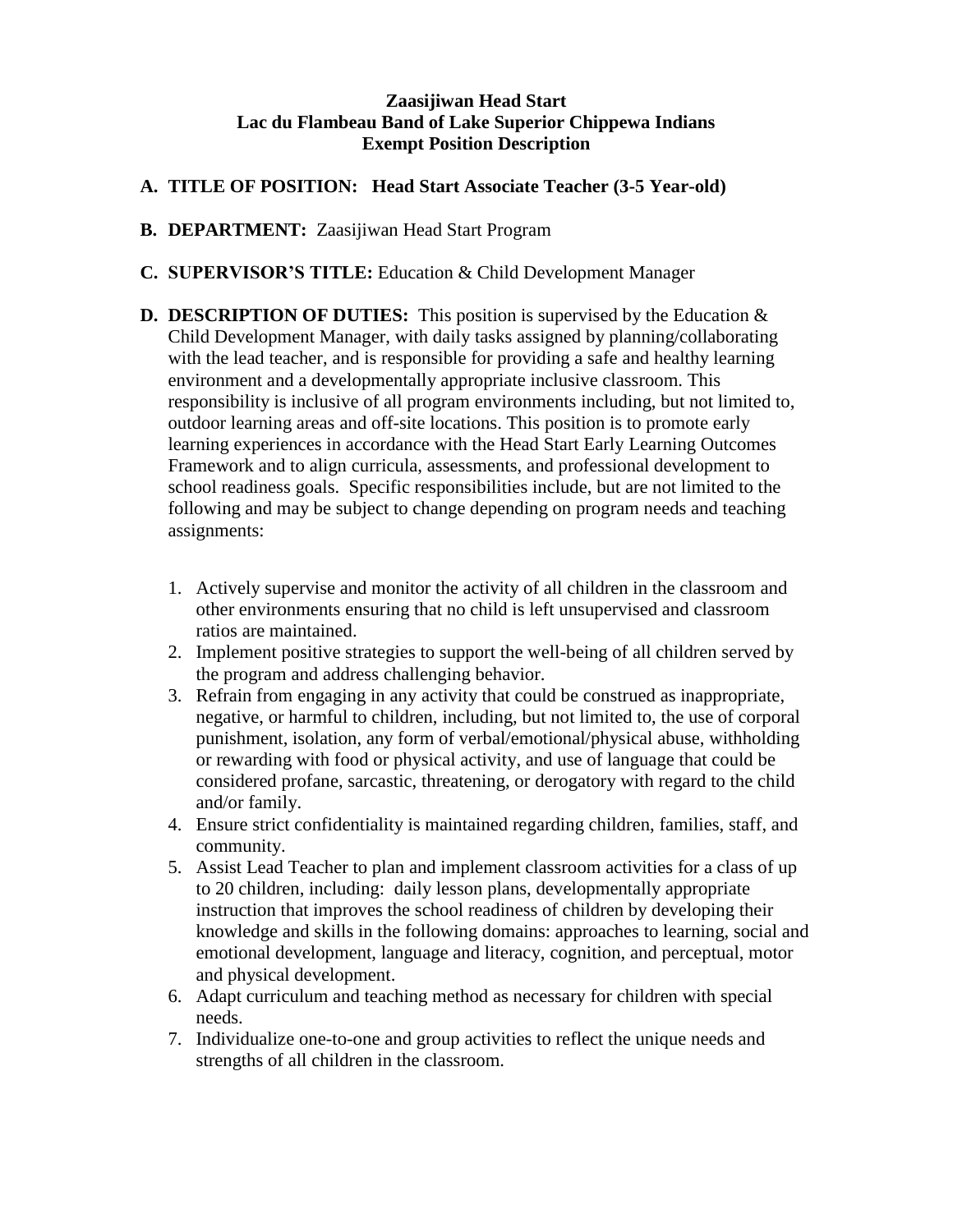- 8. Develop and follow a consistent schedule, which includes small and large group experiences, choice time, music and movement, large and small motor activities, family style meals, and effective transition between activities.
- 9. Maintain accurate written records. Including but not limited to: assessments, special education documentation, screening results, anecdotal observations, documentation of transitions to public school, parent/teacher conference, reports, and other forms required by the program.
- 10. Maintain an atmosphere that promotes and reinforces parent involvement in their child's learning and development (school and home environment).
- 11. May be required to act as a Bus Monitor on routine bus routes and during field trips.
- 12. Respond to crisis or emergency situations that may occur.
- 13. Attend IEP/IFSP meetings as necessary.
- 14. Assist in coordinating home visits for each child to share information on parenting, child development, learning progress, health and mental health, and family services.
- 15. Must attend all mandatory meetings and trainings.
- 16. Attend special events sponsored by the Head Start program, possibly evenings and/or occasionally on weekends (conferences, Family Socials, etc.).
- 17. Provide input into Self-Assessment, Community Assessment, development of long-range goals and objectives, program budget, and other program activities as required.

## **E. POSITION RELATIONSHIPS:**

**Internal**: Frequent contact with staff, service providers, children and parents. **External:** Contact with service providers, children and parents. Occasional contact with general public.

## **F. SUPERVISORY RESPONSIBILITIES:** None

- **G. SUPERVISION RECEIVED:** Perform job responsibilities receiving direction and supervision from the Education & Child Development Manager.
- **H. EDUCATION:** Child Development Associate (CDA) or Associate degree in Early Childhood Education (ECE) or related field with experience is required. A combination of education in early childhood education and development and experience may also be acceptable provided it is equivalent. Enrollment in a program that will lead to a CDA or Associate within two years of hire is also acceptable.
- **I. EXPERIENCE:** Minimum of one-year experience in a formal preschool setting is preferred. Experience leading staff is a plus.

## **J. SKILLS:**

- 1. Strong interpersonal and organizational skills, including the ability to work as part of a team and effectively communicate with parents and young children. Ability to provide quality services for children and their families.
- 2. Must possess the ability to promote collaborative relationships with various entities including, but not limited to, schools, other Tribal programs, and community agencies.